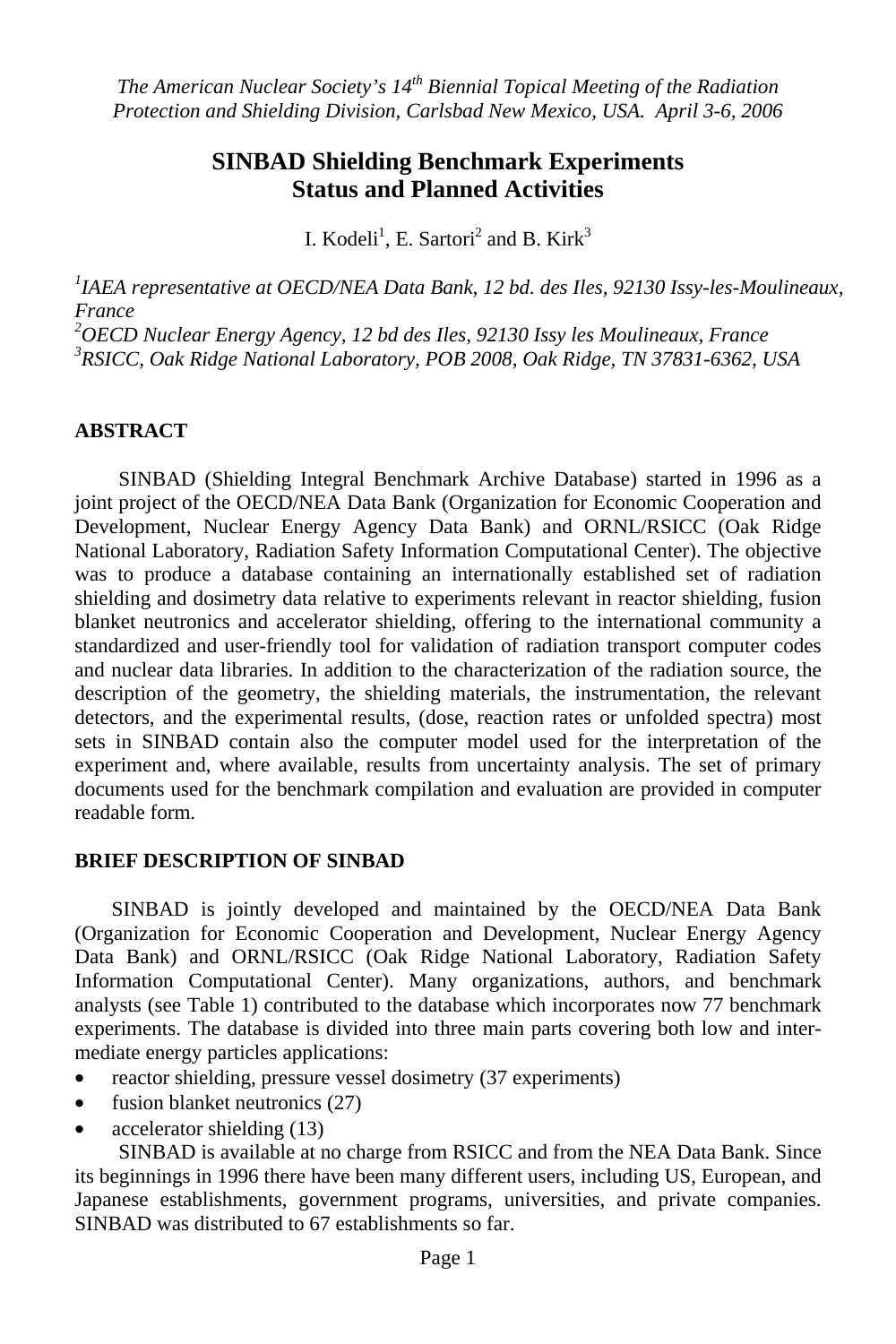### TABLE 1. Contributing institutions.

- *AEA Technology (AEAT), United Kingdom*
- *Austrian Research Centre Seibersdorf (ARCS),*
- *CERN SPS (Super Proton Synchrotron), Geneva, EC*
- *Comissariat à l'Energie Atomique (CEA), France*
- *EC Joint Research Centre (ISPRA), EC*
- *ENEA Frascati,Italy*
- *Forschungszentrum Karlsruhe (FZK), Germany*
- *Forschungszentrum Rossendorf e.V. (FZR), Germany*
- *Georgia Institute of Technology (GIT), USA*
- High Energy Accelerator Research Organization (KEK), Russian Federal Nuclear Center-VNIITF (RFNC), *Japan*
- *Technical Univ. of Budapest, Hungary*
- *Institute of Physical & Chemical Research (RIKEN), Japan*
- *Institute of Physics & Power Engineering (IPPE), Obninsk, RF*
- *Interfaculty Reactor Intsitute (IRI), Delft, The Netherlands*
- *Japan Atomic Energy Institute (JAERI), Japan*
- *Jozef Stefan Institute (IJS), Slovenia*
- *Lawrence Berkeley National Laboratory (LBNL),USA*
- *Los Alamos National Laboratory (LANL) , USA* and many experts who have contributed to the compilation, validation and review of the data.
- *Moscow Engineering-Physics Institute (MEPhI),*
- *Michigan State University (MSU), USA*
- *National Institute of Radiological Sciences (NIRS) of Japan*
- *National Institute of Standards and Technology, Gaithersburg (NIST), USA*
- *United States Nuclear Regulatory Commission (NRC),*
- *Oak Ridge National Laboratory (ORNL), USA*
- *Paul Scherrer Institute (PSI), Switzerland*
- *Rutherford Appleton Laboratory (RAL),USA*
- 
- *Research Centre Mol (SCK-CEN) , Belgium*
- *Scientific&Engineering Center for Nuclear and Radiation Safety (SEC NRS), RF*
- *Technische Universität Dresden (TUD), Germany*
- *Tohoku University, Japan*
- *University of Illinois, USA*
- *University of Osaka, Japan*
- *University of Pavia, Italy*
- *University of Tokyo, Japan*

| <b>Title</b>                                 | <b>Shielding material</b>    | <b>Measured quantity</b>                                                      | Computer<br>code input<br>available * |
|----------------------------------------------|------------------------------|-------------------------------------------------------------------------------|---------------------------------------|
| <b>ASPIS</b> Iron                            | Fe 1.2m                      | Au, Rh, In, S foils, NE213 scintillator                                       | <b>Yes</b>                            |
| <b>ASPIS Iron 88</b>                         | steel 67 cm                  | Au, Rh, In, S, Al foils                                                       | Yes                                   |
| <b>ASPIS Graphite</b>                        | graphite 0.7 m               | Rh, In, S, Al foils                                                           | Yes                                   |
| <b>ASPIS PCA REPLICA</b>                     | water/iron shield            | Mn, Rh, In, S, <sup>235</sup> U foils, SP-2, NE213                            | Yes                                   |
| <b>ASPIS Water</b>                           | water 50 cm                  | S foils, NE213                                                                | Yes                                   |
| $ASPIS$ n- $\gamma$ Transport                | Water/Steel Arrays           | Rh, S, Mn foils, TLD, ionisat. chamber                                        | N <sub>0</sub>                        |
| NESDIP-2 (ASPIS)                             | water/stainless steel        | S, In, Rh foils                                                               | N <sub>0</sub>                        |
| NESDIP-3 (ASPIS)                             | PWR radial shield,<br>cavity | Rh, S foils, H proportional counters,<br>NE213                                | N <sub>0</sub>                        |
| <b>JANUS Phase I</b>                         | mild $\&$ stainless steel    | Mn, Au, Rh, S foils, H proportional<br>counters, NE213 scintillator           | Yes                                   |
| <b>JANUS Phase VIII</b>                      | mild steel and Na            | Mn, Au, Rh, S foils                                                           | N <sub>0</sub>                        |
| Ispra Na (EURACOS)                           | Na 360 cm                    | S, Au foils, H proportional counters                                          | Yes                                   |
| Ispra Fe (EURACOS)                           | Fe 130 cm                    | S, In, Rh, Au foils, NE213, gas<br>proportional counters                      | Yes                                   |
| Cadarache Sodium<br>(HARMONIE)               | Na                           | Rh, S, Na, Mn, Au foils, SP2 proton<br>recoil spectra (relative measurements) | Yes                                   |
| Karlsruhe Iron Sphere                        | Fe 15-40 cm                  | proton recoil, He-3 spectrometers                                             | N <sub>0</sub>                        |
| Wuerenlingen Iron<br>(PROTEUS)               | Fe, s. steel 80 cm           | Rh, In, S foils, SP2 proton recoil spectr.                                    | N <sub>0</sub>                        |
| Neutron Leakage from<br>Water Spheres (NIST) | Water                        | fission chambers $(^{235,238}U, ^{237}NP, ^{239}Pu)$                          | Yes                                   |
| <b>Streaming Through</b><br>Ducts (IRI-TUB)  | Ducts (air)                  | Fe, Ni, In, Mn, Au, Sc foils, TLD                                             | Yes                                   |

#### **Table 2:** Reactor Shielding Experiments in SINBAD (in bold are recent compilations)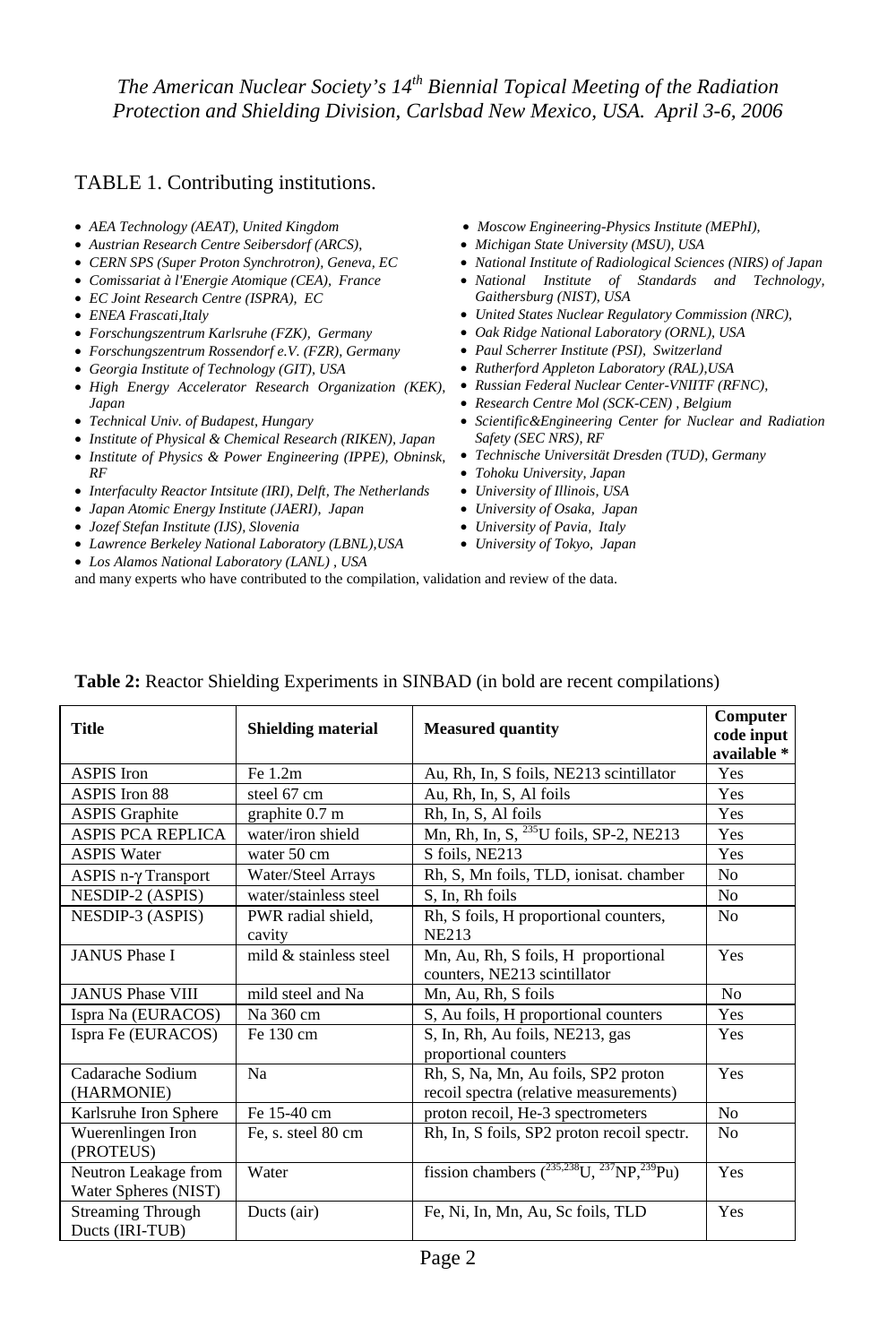| γ Production Cross                              | Fe, SS, N, Na, Al, Cu,              | NaI (Tl) crystal                    | N <sub>0</sub> |
|-------------------------------------------------|-------------------------------------|-------------------------------------|----------------|
| Sections from Thermal<br><b>Neutron Capture</b> | Ti, Ca, K, Cl, Si, Ni,<br>Zn, Ba, S |                                     |                |
| γ Production Cross                              | Fe, O, Al, Cu, Zi, Ti,              | NaI (Tl) crystal                    | N <sub>o</sub> |
| <b>Sections from Fast</b>                       | K, Ca, S, Si, Ni, Ba, S,            |                                     |                |
|                                                 | stainless steel                     |                                     |                |
| Neutron Capture                                 |                                     |                                     |                |
| <b>JASPER Advanced</b>                          | stainless steel, boron              | Bonner balls, NE213, proton-recoil  | No             |
| <b>Reactor Axial Shield</b>                     | carbide                             | counters, Hornyak button detector   |                |
| <b>JASPER Advanced</b>                          | Na                                  | Bonner balls, NE213, proton-recoil  | N <sub>o</sub> |
| <b>Reactor Intermediate</b>                     |                                     | counters                            |                |
| <b>Heat Exchanger</b>                           |                                     |                                     |                |
| <b>JASPER Advanced</b>                          | stainless steel, graphite,          | Bonner balls, NE213, proton-recoil  | N <sub>0</sub> |
| <b>Reactor Radial Shield</b>                    | boron carbide, boral, Na            | counters                            |                |
| <b>ORNL TSF Iron</b>                            | Fe                                  | <b>NE213</b>                        | N <sub>0</sub> |
| <b>Broomstick</b>                               |                                     |                                     |                |
| ORNL TSF Oxygen                                 | $\Omega$                            | <b>NE213</b>                        | N <sub>o</sub> |
| <b>Broomstick</b>                               |                                     |                                     |                |
| <b>ORNL TSF Nitrogen</b>                        | N                                   | <b>NE213</b>                        | N <sub>o</sub> |
| <b>Broomstick</b>                               |                                     |                                     |                |
| <b>ORNL TSF Sodium</b>                          | Na                                  | <b>NE213</b>                        | N <sub>0</sub> |
| <b>Broomstick</b>                               |                                     |                                     |                |
| <b>ORNL TSF Stainless</b>                       | 4-inch-diameter                     | <b>NE213</b>                        | N <sub>0</sub> |
| <b>Steel Broomstick</b>                         | oxygen                              |                                     |                |
| <b>ORNL Neutron</b>                             | iron and stainless steel            | <b>NE213</b>                        | N <sub>0</sub> |
| Transport Through Fe                            |                                     |                                     |                |
| & SS - Part I                                   |                                     |                                     |                |
| <b>ORNL Neutron</b>                             | Na                                  | <b>NE213</b>                        | N <sub>o</sub> |
| Transport in Thick Na                           |                                     |                                     |                |
| Pool Critical                                   | core-to-cavity region               | Np, U, Rh, In, Ni, Al foils         | N <sub>0</sub> |
| Assembly-Pressure                               | in an LWR                           |                                     |                |
| <b>Vessel Facility</b>                          |                                     |                                     |                |
| University of Illinois                          | shell of iron                       | <b>NE213</b>                        | No             |
| Iron Sphere (CF-252)                            |                                     |                                     |                |
| University of Tokyo-                            | iron slabs, up to $20-$             | NE213, spherical proportional       | N <sub>0</sub> |
| YAYOI Iron Slab                                 | cm-thick                            | detectors of $H_2$ and $CH_4$ gas   |                |
| Balakovo-3 VVER-                                | VVER-1000 Ex-vessel                 | Np, U, Nb, Ni, Fe, Ti, Cu, Nb foils | Yes            |
| 1000                                            | <b>Neutron Dosimetry</b>            |                                     |                |
| <b>VENUS-3 LWR-PVS</b>                          | 3 Loop Westinghouse                 | Ni, In, Al foils                    | <b>Yes</b>     |
|                                                 | LWR pressure vessel                 |                                     |                |
| H.B. Robinson-2                                 | 3 Loop LWR in-/ex-                  | Cu, Ti, Fe, Ni, U, Np foils         | <b>Yes</b>     |
| <b>Pressure Vessel</b>                          | vessel n dosimetry                  |                                     |                |
| <b>RFNC Photon</b>                              | Al, Ti, Fe, Cu, Zr,                 | stilbene scintillation detector     | Yes            |
| <b>Leakage Spectra</b>                          | Pb, <sup>238</sup> U Spheres        |                                     |                |
| <b>IPPE Th shell</b>                            | Th sphere 10 cm                     | fast ionization chamber (TOF)       | Yes            |

\* users' contributions to fill in missing computer code inputs available or providing computer code models for alternative codes are welcome.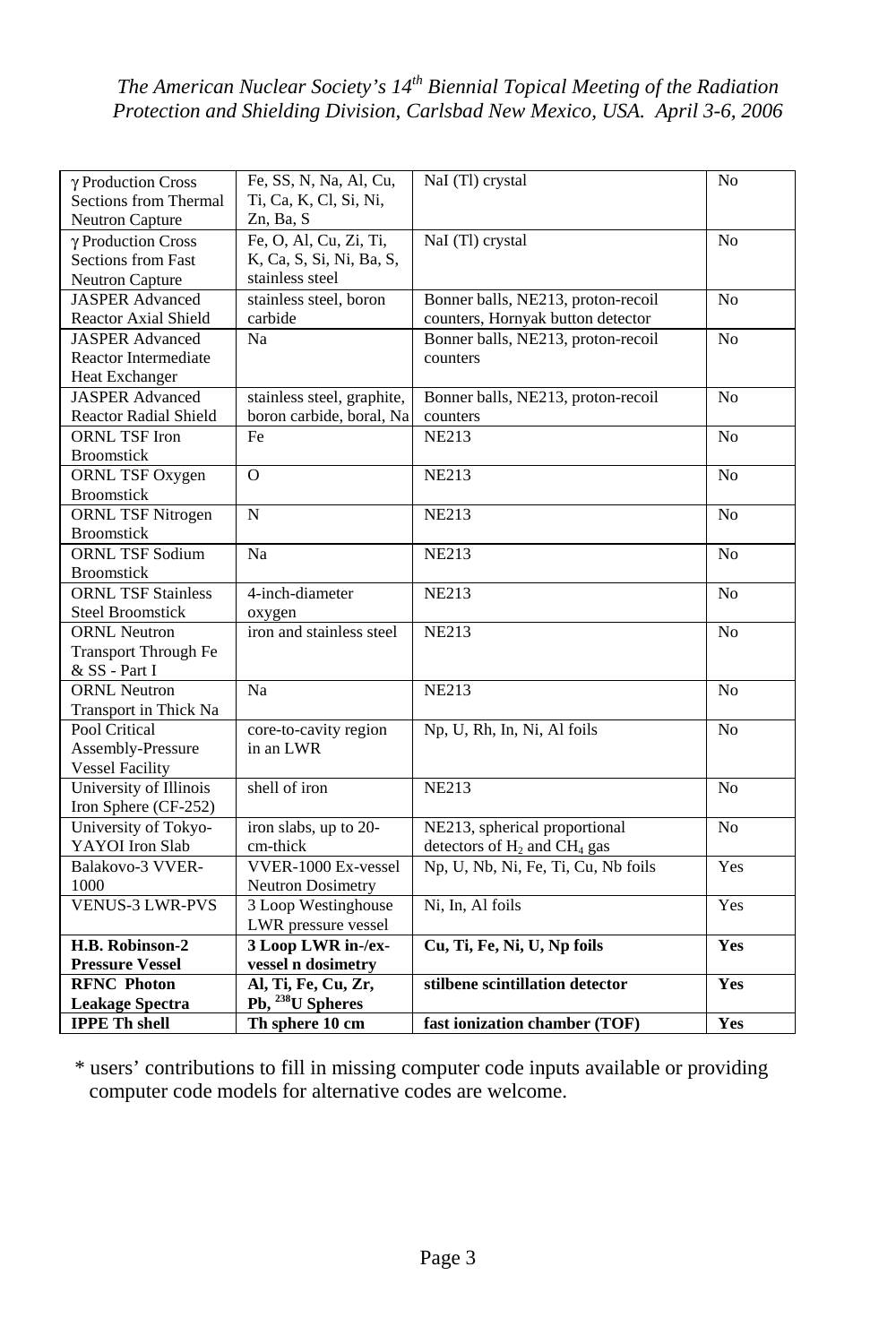| <b>Title</b>                      | <b>Shielding material</b>                  | <b>Measured quantity</b>                             | Computer<br>code input |
|-----------------------------------|--------------------------------------------|------------------------------------------------------|------------------------|
| OKTAVIAN Ni Sphere                | Ni sphere $r=16$ cm                        | NE213 scintillator (TOF)                             | Yes                    |
| <b>OKTAVIAN</b> Fe Sphere         | Fe sphere $r=50.32$ cm                     | TOF: NE213, Li-6 glass scint.                        | Yes                    |
| <b>OKTAVIAN Al Sphere</b>         | $Al - 10 cm$                               | NE218 scintillator (TOF), NaI crystal                | Yes                    |
| <b>OKTAVIAN Si Sphers</b>         | $Si - 20$ cm                               | NE218 scintillator (TOF), NaI crystal                | Yes                    |
| <b>OKTAVIAN W Sphere</b>          | $W - 10$ cm                                | NE218 scintillator (TOF), NaI crystal                | Yes                    |
| FNS Graphite                      | graphite 31.4 cm x                         | fission chambers $(^{235}U, ^{238}U, ^{232}Th,$      | Yes                    |
| <b>Cylindrical Assembly</b>       | $61.0 \text{ cm}$                          | <sup>237</sup> Np), fission track detectors, Al, Ni, |                        |
|                                   |                                            | Zr, Nb, In, Au foils, NE213, TLD                     |                        |
| FNS Liquid Oxygen                 | liquid O 20 cm                             | NE213 scintillator (TOF)                             | Yes                    |
| FNS Vanadium Cube                 | V cube 25.4 cm x 25.4                      | NE213, proton recoil counters (PRC),                 | Yes                    |
|                                   | cm x 25.4 cm                               | BF3 counter, Al, Nb, In, Au foils,                   |                        |
|                                   |                                            | BC537 scintillation, TLD                             |                        |
| FNS Tungsten                      | W $(2r=62.9 \text{ cm}, h=$                | NE213, PRC, BF3 counter, Al, Nb,                     | Yes                    |
|                                   | $50.7$ cm)                                 | In, W, Au foils, BC537, TLD                          |                        |
| <b>FNS Skyshine</b>               |                                            | rem-counters, He3, BF3, Ge det., NaI                 | Yes                    |
| <b>FNS Dogleg Duct</b>            | iron slab 170 cm x                         | NE213; Nb, In, Au foils,                             | Yes                    |
| <b>Streaming</b>                  | 140 cm x 180 cm                            |                                                      |                        |
| FNG-SS Shield                     | stainless steel 60 cm                      | HPGe detectors, Al, Fe, Ni, In, Mn,                  | Yes                    |
| (integral)                        |                                            | Au foils                                             |                        |
| <b>FNG-ITER Blanket</b>           | <b>ITER</b> inboard shield                 | Al, Fe. Ni, Nb, In, Mn, Au foils, TLD-               | Yes                    |
| Bulk Shield (integral)            |                                            | 300, SSD                                             |                        |
| <b>FNG/TUD ITER</b>               | <b>ITER</b> inboard shield                 | <b>NE213</b>                                         | Yes                    |
| <b>Blanket Bulk Shield</b>        |                                            |                                                      |                        |
| (spectra measurem.)               |                                            |                                                      |                        |
| <b>FNG-ITER Neutron</b>           | <b>ITER</b> shielding system               | Nb, Al, Ni, Au foils, TLD-300                        | Yes                    |
| Streaming (integral)              |                                            |                                                      |                        |
| <b>FNG-ITER Dose Rate</b>         | stainless steel/water                      | Ni foils, TLD-300                                    | Yes                    |
| Experiment                        | assembly                                   |                                                      |                        |
| <b>FNG Silicon Carbide</b>        | SiC (45.72 cm x 45.72)                     | Au, Al, Nb foils, TLD                                | Yes                    |
| (integral)                        | cm, 71.12 cm)                              |                                                      |                        |
| <b>FNG/TUD Silicon</b>            | SiC (45.72 cm x 45.72)                     | NE213 scintillator                                   | Yes                    |
| Carbide (spectra)                 | cm, 71.12 cm)                              |                                                      |                        |
| <b>FNG</b> Tungsten               | W block $42-47$ cm $x$                     | Au, Mn, In, Ni, Fe, Al, Ni, Zr, Nb<br>foils TLD      | Yes                    |
| (integral)<br>FNG/TUD Tungsten    | 46.85 cm x 49 cm<br>W block $42-47$ cm $x$ | NE213 scintillator                                   | Yes                    |
|                                   | 46.85 cm x 49 cm                           |                                                      |                        |
| (spectra)<br><b>TUD</b> Iron Slab | iron slab 30 cm                            | NE213 scintillator                                   | Yes                    |
| Experiment                        |                                            |                                                      |                        |
| <b>IPPE Vanadium Shells</b>       | V spheres $r=5$ & 12 cm                    | fast scintillator detector                           | Yes                    |
| <b>IPPE Iron Shells</b>           | Fe spheres $r=4.5$                         | fast scintillator detector                           | <b>Yes</b>             |
|                                   | 30cm                                       |                                                      |                        |
| <b>ORNL 14-MeV Neutron</b>        | stainless steel                            | <b>NE213</b>                                         | N <sub>o</sub>         |
| SS/Borated Poly Slab              |                                            |                                                      |                        |
| University of Illinois            | Fe sphere r=38.1cm                         | <b>NE213</b>                                         | No                     |
| Iron Sphere (D-T)                 |                                            |                                                      |                        |
| <b>KANT</b> Spherical             | Be shells 5, 10, 17 cm                     | NE213, Bonner sphere                                 | Yes                    |
| <b>Beryllium Shells</b>           | thick                                      |                                                      |                        |
| <b>MEPhI</b> empty slits          | iron shielding models                      | In, Zn, Al, Fe, F, <sup>233</sup> U foils, TLD,      | Yes                    |
| streaming                         | with empty slits                           | stilbene crystals                                    |                        |
| experiment                        |                                            |                                                      |                        |

**Table 3:** Fusion Neutronics Shielding Experiments in SINBAD (in bold are recent compilations)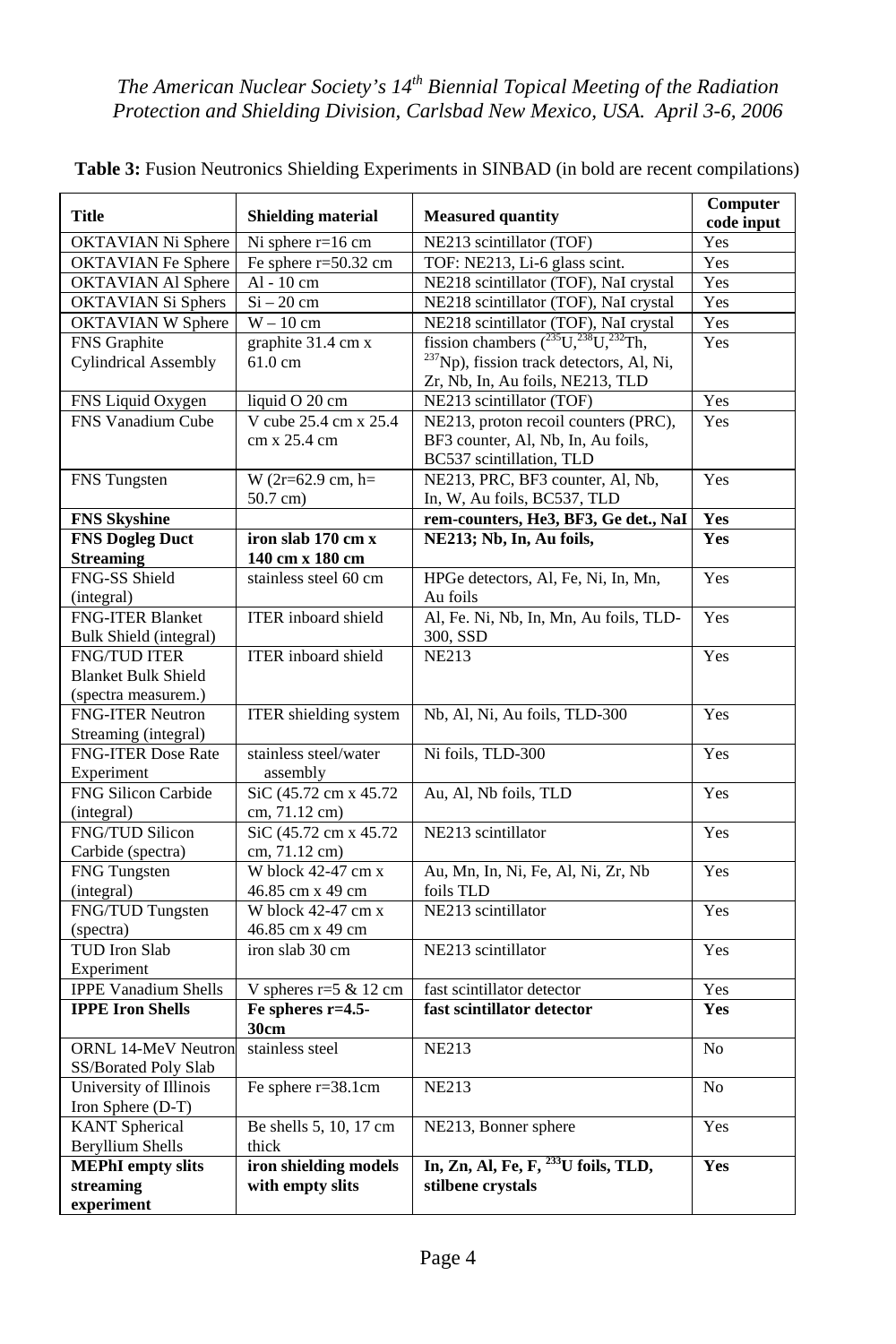| <b>Title</b>                                                                                            | <b>Shielding material</b>                                                                         | Projectile                                                                                                           | <b>Measured</b><br>quantity                                                        | Computer<br>code<br>input |
|---------------------------------------------------------------------------------------------------------|---------------------------------------------------------------------------------------------------|----------------------------------------------------------------------------------------------------------------------|------------------------------------------------------------------------------------|---------------------------|
| <b>Transmission Through</b><br>Shielding Materials of n & $\gamma$<br>Generated by 52 MeV p             | $C$ (< 64.5 cm thick), Fe<br>$(< 57.9$ cm), H <sub>2</sub> O $(< 101$<br>cm), concrete (< 115 cm) | 52 MeV protons<br>on C target                                                                                        | <b>NE213</b><br>scintillation                                                      | N <sub>0</sub>            |
| <b>Transmission Through</b><br>Shielding Materials of n & $\gamma$<br>Generated by 65 MeV p             | concrete, iron, lead and<br>graphite (10 to 100 cm)<br>thick)                                     | 65 MeV protons<br>on Cu target                                                                                       | <b>NE213</b><br>scintillation                                                      | N <sub>o</sub>            |
| TIARA 40 and 65 MeV<br><b>Neutron Transmission</b><br>Through Iron, Concrete and<br>Polyethylene        | Fe (130 cm), concrete $\left($ <<br>200 cm), polyethylene<br>(up to 180 cm)                       | 43 and 68 MeV<br>protons on Li7<br>target                                                                            | BC501A, Bonner<br>ball, fission<br>counters, TLD,<br><b>SSNTD</b>                  | No                        |
| ROESTI I and III                                                                                        | Fe and Pb (100 cm thick)                                                                          | 200 GeV/c positive<br>hadrons $(2/3 p, 1/3)$<br>$\pi^+$                                                              | In, S, Al, C foils,<br><b>RPL</b>                                                  | Yes                       |
| ROESTI II                                                                                               | Fe (100 cm thick)                                                                                 | 24 GeV/c protons                                                                                                     | In, S, Al, C foils,<br><b>RPL</b>                                                  | Yes                       |
| RIKEN Quasi-monoenergetic<br>Neutron Field (70-210 MeV)                                                 | air                                                                                               | $70 - 210 \text{ MeV}$<br>protons on <sup>7</sup> Li                                                                 | NE213 (TOF)                                                                        | N <sub>o</sub>            |
| HIMAC He, C, Ne, Ar, Fe,<br>Xe and Si ions on C, Al, Cu<br>and Pb targets                               | C, Al, Cu and Pb targets                                                                          | 100-800 MeV/ nuc.<br>He, C, Ne, Ar, Fe,<br>Xe & Si ions                                                              | NE213 &<br><b>NE102A</b><br>scintillators                                          | Yes                       |
| <b>HIMAC/NIRS High</b><br><b>Energy Neutron (up to 800</b><br>MeV) Measurements in<br>Iron              | Fe (up to 100 cm)                                                                                 | 400 MeV/nucleon<br>C ions on Cu<br>target                                                                            | Neutron<br>spectra by Self-<br><b>TOF, NE213</b>                                   | Yes                       |
| <b>HIMAC/NIRS High</b><br><b>Energy Neutron (up to 800</b><br>MeV) Measurements in<br>Concrete          | Concrete (up to 250<br>cm)                                                                        | 400 MeV/nucleon<br>C ions on Cu<br>target                                                                            | Self-TOF,<br>NE213, Bi and<br>C foils                                              | Yes                       |
| <b>BEVALAC</b> Experiment with<br>Nb Ions on Nb & Al Targets                                            | $Nb(0.51$ and 1 cm thick)<br>and Al (1.27 cm thick)                                               | 272 & 435<br>MeV/nucl. Nb ions                                                                                       | <b>NE-102</b><br>scintillator                                                      | N <sub>o</sub>            |
| MSU experiment with He<br>and C ions on Al target                                                       | Al (13.34 cm)                                                                                     | 155 MeV/nucleon<br>He and C ions                                                                                     | BC-501, NE213<br>(TOF)                                                             | Yes                       |
| <b>PSI - High Energy Neutron</b><br><b>Spectra Generated by 590-</b><br><b>MeV Protons on Pb Target</b> | Pb target (60 cm)                                                                                 | 590 MeV protons                                                                                                      | <b>NE213 (TOF)</b>                                                                 | <b>Yes</b>                |
| <b>ISIS Deep Penetration of</b><br><b>Neutrons through Concrete</b><br>& Fe                             | Concrete (120 cm) and<br>Fe (60 cm)                                                               | 800 MeV protons<br>on Ta target                                                                                      | $C$ , Bi, Al, In <sub>2</sub> O <sub>3</sub><br>foils, $n \& \gamma$<br>dosemeters | N <sub>0</sub>            |
| <b>TEPC-FLUKA</b><br><b>Comparison for Aircraft</b><br><b>Dose</b>                                      | Air                                                                                               | $Co60 (\gamma), 0.5 \text{ MeV}$<br>n source, AmBe<br>mixed source,<br><b>CERN/CERF (120</b><br>GeV p & $\pi$ on Cu) | <b>TEPC</b>                                                                        | N <sub>0</sub>            |

**Table 4:** Accelerator Shielding Experiments in SINBAD (in bold are recent compilations)